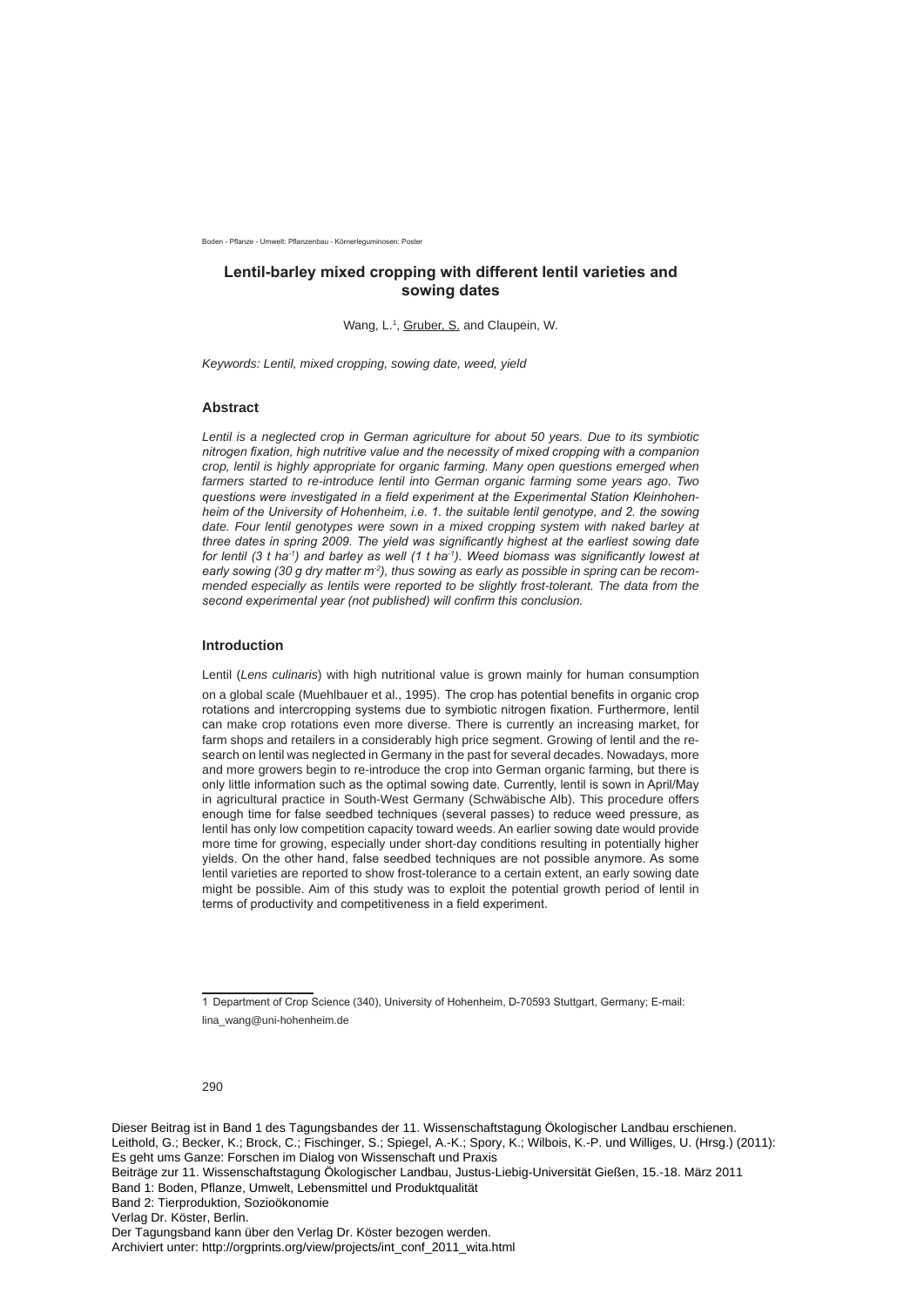Roden - Pflanze - Umwelt: Pflanzenhau - Körnerleguminosen: Poster

## **Material and methods**

A field experiment was carried out at the organic research farm Kleinhohenheim (48.7° N, 9.2° E, 700 mm, 8.8 °C, loam soil) of the University of Hohenheim, South-West Germany in 2009. Three sowing dates: early (7 April), medium (15 April) and late (4 May) were included in the study. These sowing dates referred to three phenological events: flowering of coltsfoot (*Tussilago farfara*), dandelion (*Taraxacum officinale*), and lilac (*Syringa vulgaris*). Four varieties of lentil: "Anicia" (green marbled, TGM 31 g), "Schwarze Linse" (black, TGM 20 g), "Hellerlinse" (brown, TGM 62 g), and "Berglinse" (brown coat with red inside, TGM 32 g) were mixed-cropped with spring naked-barley (*Hordeum vulgare*, cv. Hora) at each sowing date. The trial was a split-block design with four replications, in a total number of 75 plots. Individual plots consisted of 16 rows spaced 15 cm apart, with a length of 4.2 m. The target seeding density was 240 seeds  $m^2$  (lentil : barley=3:1). Crops were sown using a plot drill at a uniform sowing depth of 3 cm and harvested on 5, 11 and 27 August by hand, respectively. The sample area per plot was 1  $m^2$  (twice, 0.5  $m^2$ ). The preceding crop was oat (*Avena sativa*). Grain yield, above ground biomass and weed biomass were recorded. Analysis of variance was performed using the SAS statistical program. The "mixed" proce- $G$  dure was used and the data were square root transformed to get a normal distribution and homogeneity of variance if necessary.

## **Results**

Grain yield (dry matter) of lentil and barley decreased significantly with the sowing date delayed. Early sowing of lentil and barley both showed obviously the highest yield among three sowing dates (Fig. 1). Anicia and Berglinse obtained around 3.0 t ha<sup>-1</sup> grain yields, while Schwarze Linse and Hellerlinse yielded about 2.0 t ha<sup>-1</sup>. Anicia had the highest yield while Hellerlinse had the lowest independently from sowing dates. The yield of barley was highest at the early sowing date as well with a mean of about 1 t ha $<sup>1</sup>$  and significantly decreased</sup> with postponed sowing date. Weed biomass ranged from 16 - 81 g  $\text{m}^2$  (dry matter), and was significantly lower at early sowing conditions than that in the medium and late sowing dates (Fig. 2). Crop maturity was quite at the similar time for the early and medium sowing date, but clearly later for the last sowing date.

Dieser Beitrag ist in Band 1 des Tagungsbandes der 11. Wissenschaftstagung Ökologischer Landbau erschienen. Leithold, G.; Becker, K.; Brock, C.; Fischinger, S.; Spiegel, A.-K.; Spory, K.; Wilbois, K.-P. und Williges, U. (Hrsg.) (2011): Es geht ums Ganze: Forschen im Dialog von Wissenschaft und Praxis

Band 2: Tierproduktion, Sozioökonomie

Verlag Dr. Köster, Berlin.

Der Tagungsband kann über den Verlag Dr. Köster bezogen werden.

Archiviert unter: http://orgprints.org/view/projects/int\_conf\_2011\_wita.html

Beiträge zur 11. Wissenschaftstagung Ökologischer Landbau, Justus-Liebig-Universität Gießen, 15.-18. März 2011 Band 1: Boden, Pflanze, Umwelt, Lebensmittel und Produktqualität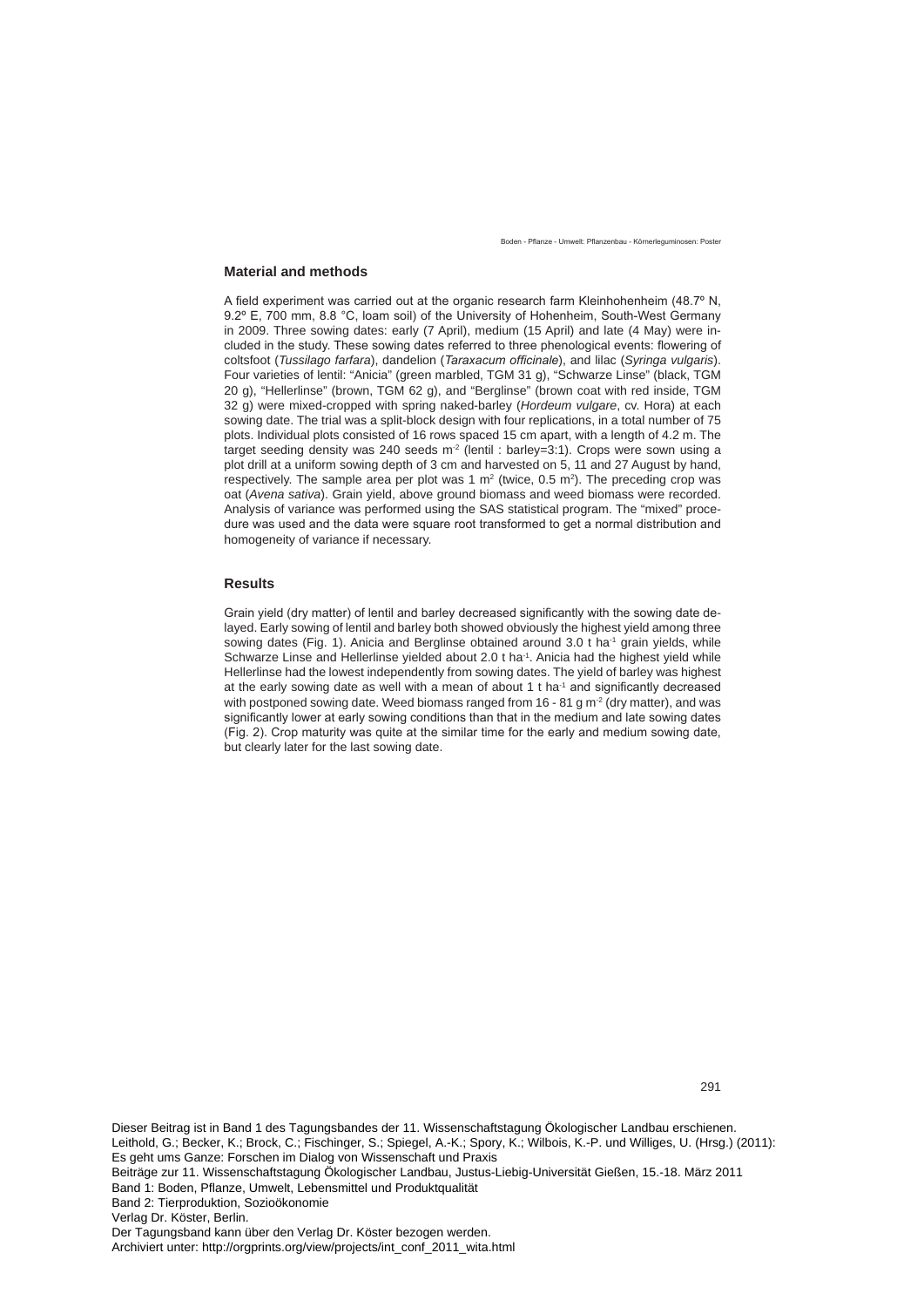



Figure 1: Grain yield (dry matter) of lentils (A) and barley (B) in different sowing dates (2009). Capitals: one sowing date all varieties, small letters: one variety all sowing dates;  $P < 0.05$ .



Figure 2: Weed biomass (dry matter) in four lentil varieties mixed with barley at different sowing dates (2009). Small letters: one variety all sowing dates;  $P < 0.05$ .

## **Discussion**

Nowadays, organic lentil yield was not high. It was reported that a mean of lentil grain yield on organic farm in Greece was  $0.56 - 1.38$  t ha<sup>-1</sup> (Vlachostergios et al., 2010). Due to the

292

Dieser Beitrag ist in Band 1 des Tagungsbandes der 11. Wissenschaftstagung Ökologischer Landbau erschienen. Leithold, G.; Becker, K.; Brock, C.; Fischinger, S.; Spiegel, A.-K.; Spory, K.; Wilbois, K.-P. und Williges, U. (Hrsg.) (2011): Es geht ums Ganze: Forschen im Dialog von Wissenschaft und Praxis Beiträge zur 11. Wissenschaftstagung Ökologischer Landbau, Justus-Liebig-Universität Gießen, 15.-18. März 2011 Band 1: Boden, Pflanze, Umwelt, Lebensmittel und Produktqualität Band 2: Tierproduktion, Sozioökonomie Verlag Dr. Köster, Berlin. Der Tagungsband kann über den Verlag Dr. Köster bezogen werden. Archiviert unter: http://orgprints.org/view/projects/int\_conf\_2011\_wita.html